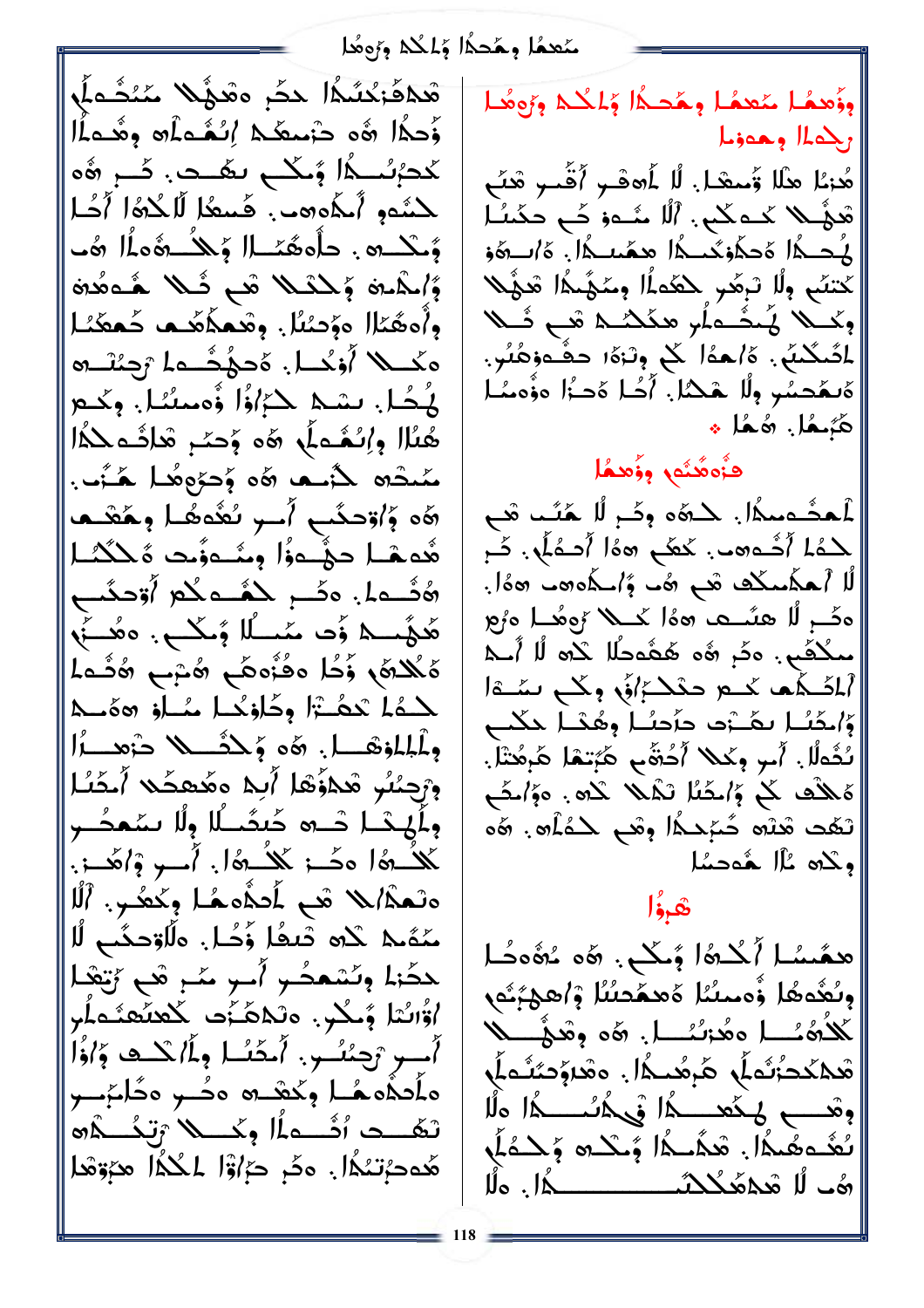مفعمل وهجاه وللكه وزوها

وَهْلُو لَكُمْرُا وُاوْحِكُم عُمْقَتِي هُنْجَب إَوْٓٱا وِهُووَهُنُــا وُلِكْــو ٱلمُعَنَّخَفَــو . هَثَمِيلًا خُمْسًى هَنُو وَلِمَحَكْمُوهَا كْرُوهُــمْ هِـنَىـْـلَا. أُسـر رُوهُــا وِدَّاتْـا هُزِهُمْا وَهُتِرِكْمُا. وَوُاستُمْا وِؤُحِمْو حرّەكتتىدۇە ، ھُڪكىسەت كېسىزما كْرُوهُبِ. أُسِيرِ رُوهْسِهِ وِهُدَهْسا هنِّمْسُو وَاْهِدُومُمَدًّا وَٱحْدَا لَلاَتْبِ لْمَنْقَمُكُمْ هَ لِمَشْيَبِّبٍ. أَسِرٍ وَلِكَنَّهُ هَ حَقَّـه كُمْ رُوْهَــْ هُـصْكَــْـهَـٰ هُــزَـٰ لأوهَّى أُسر رُوهْده وكُلّْمُا لَيُسُلُّ. دَعُلَا هَوْمًا وَهُوَكُمْ وَقَدْمَنَى لَهُمَا مسألُما وَوَّضُــٰہ/و. هُـثـُـُـــــوما هُـــزما لْكُوهُـــ أُبْرِ رُوهْـــه وِوَّهُــــر هَٰكُكُـــا هُزِّدْنُـٰلُ وُٓىـكُــُـوِ . وتَـمَــلاةَا ۖ لَكَنُوهُـُـٰلَ ومَّةحْــا. • تَكْحُــا وَحَيَّـا •وُومْــا ھَڞٞحڴا. ھَڪَػٚٮ؈ ھُڹٮۦڂٶؘۿؠ. أُم رُوهُا وِتُنفُمْا. ونَكلُفُوْلُ هُم حِداُوْ وۡنُا ۖ وِمَدۡدُكُم ۖ وَحِكۡب ۚ هَـٰ ۖ دَّائُـٰہِ)ٰٓا ۖ. كَتْݣُمُوم هُزم كْرُوهُم. أَبْر رُوهْدُه ووُتَىلْتَىلًا وَيُحِيُّماً. ەتْـە تْـمـكەرَە هْمِ مَغْلًا دُنْهَا مِتُوهُدًا حَدَّبْ! هُكُم وأُس مُنُها هَنَا هكُعجعُب لْمُفَلَّاثُهُ مِنْ أَوْلَانِهِ . هُصْلُدُوم هُدَيْت للخوهُبِ. أَبِر رُوهُما ولَيُكْتُما وصْلا مَكْتُمُا كَتْزَىبٍ. ەتْ10 بْغَاۋَا جْشُەؤُا وعصداً ووَسِعُعُدا وَوِتَصَلّاً. ووَّاصِدًا ەُوٖىُـٰڡـدا شَــ ێػـتَّەلُّل. ھَـتَـُـلــەت هُدند ۖ لِكَوْهُم ﴾ أَبْرَ رُوهُما وَحَقَّتْسًا

هَعَنْكُبُ نَطَا ٱلْمَنَّوَدِ لِلْمُلَٰوِرِ. وَضَرَ همَّـةا هؤا كُبِ خُهجَــزُّهِلُرِ وِقَبِ حكْتُما كَلاهُتْما مِمُّوَوِّجْما اوُّائْمَا همّةا هذا كُرِ. أَحنُا أَه حَزْمَهُمْ هْلِصُدْمَلاً فِي أَوْ حَزْمِيهِكُمْ حُمْدِدِهُوَّلْ. أه حزمكم حُلْطُل مَحْشَماً! همَّتْت ادَهُ الْكُبْرِ. هُوِتْعَدُّدَكْسِرْ هَالْا خَالَقُكُمْ أبِهِ مِسْعُدُ بِمُنْدِ لِحَقِيبٍ أَمِنَ مِنْ كَنْزُوهِ أَبِيهِ وَكُلَّهُ أَ. حَيْئُلْهُمْ. لَا لِمُوجَ تَعْدَا حَكْسٍ حُسْرًا هُمْ رَبِّخُكُلُهُ ﴾ أَبِيدًا أَوْمٍ هُؤُلًا وَلَكُوا أَمَلُسٍ. هُجَرْجِئْسُو هِهَمِيهِ جَزَابُهُما وِلًا هُومِيكُفُ). هَي حكْتْل بِعُيب جزُّومُا حَجَّا فُونُمْلَ. أسو هكَبِشَـما مُبْسَلُو هَعْبَـدُمــه هسَّىكَ). كَج لَّا أَحْكُوهِكْتِرِ وِهَنَّد أَسكُس حقَّه هدًا. حَرْهُا وَيَجْ أَصْرَفَ |گَلاهُـڤــو. مأهُــع ـأەت حَصَّـبِلُهَ لْمَعَلَّفُ عِيدًا وَ لِلْكُلِّي مِنْ مَكْمَى الْمَرْكَبَ وَّادًا وَّەمىنُسَا أَهلَاھ كَلَّى جِلُّرٍ |هَبْعِمَالِ وَرُوهُا وِتْعِ كَسْعُا وَهْتَالِ أَه روهُــا وهَــم وَيُحِيُّــهُا لِمُوَهــب. وَهُكُم وَهْتَمْ أَمَكْمُوهُ عَاهَمَ وَالْمَسْمَدُوا وِثَلاَةَ ۖ تَتَعُذُا مِنَّعٍ ثَمِّ شَنَّ ثَمِّ لَكَ وَوَا هُمْ حَمْدُ الْمَحْدَثُ الْمَحْدَثُ الْمَحْدَثَ هَدْكُمْ. مَكْمْ رُوهُمْ وَهُمْ كَلْمَعْدَ أُفْ هُــــمْ خُتْهُـــدًا حَعُـــا وِهُوبُـــا. لْكَعِنْتُلَا رُهِبُم وفُوعَبُنُا وُحكُو هُزَنُنَا دهُا وِهْدِهَٰدْ هُدْدُهِ)ْ هُعْكُنَّىْ. هُهُا حِذْهِ وَزُلًا وِيُحَدُّدِيَّا وَهُدَخُلًا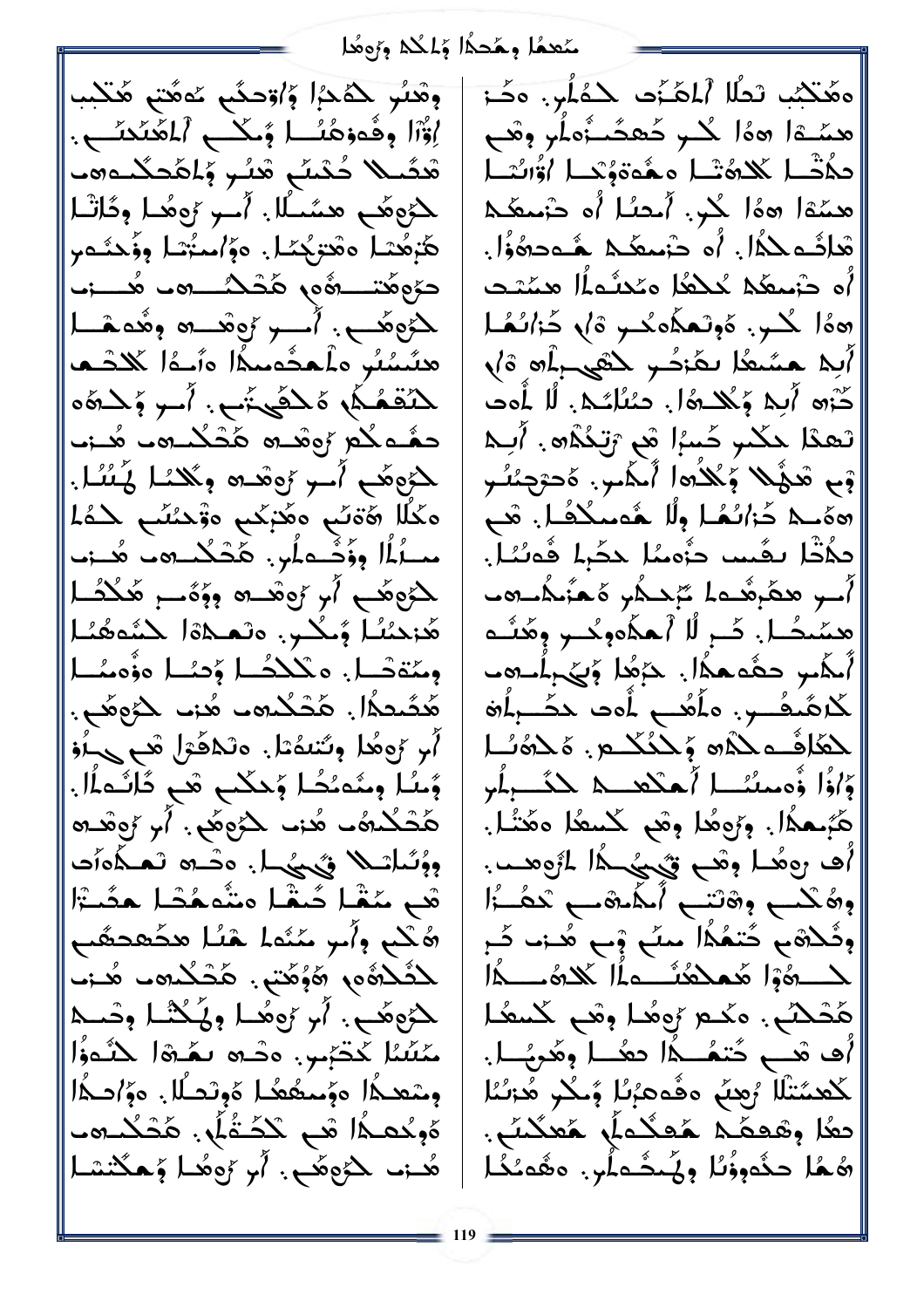مَعْمَا وِهَدِدًا وَلِمُكُمْ وَوَهِدًا

لمَثْلُثُ وَمِنْ سَوْرَةَ وَمُقَتَّلَهُ أَلَّا وَكُعُب ەُحتْرِ كُمْ تْنُد مُرْأُه أُلِّ وُحكْرٍ. هنّد كُمْ كَهِدَٰوٗا وِكْتِرْدَا وَمِكْرٍ. هُ/هِهُ! كُمْ كَمَنْتَا لْمُعَصِّلًا لَمُ حُكُكُم هَ حُكُمُّتُ هُ! وَهَب لْحَمْلُو. كُمْ قُلْا وِهُكَّوْ لْمُؤْتِمُلُو. 2ْكُو فْأَا هُدْمِسُا دُاْمِكْرَا دَاْدِمْرُنَا شَهْا ﴾ هُوهُا وِكُكُمْ فُوْهُنُور لْمَشْـٰمِندُا لِـْـهُء هُــٰٓا لِّـُـَّـا مِنْـَلْ لكَنْكُتْلَ وِلُمُحَّى ِ. وَرْضًا حَكَنْتُنَا وَكَدَلَّاهِ قدهنّي. حدّةُه هُڪا هکدُنُّا وؤُسْع كْهَتَنْهَا وِهُاكُم كُلُّه . مِنْزَا حَنُقُودًا وِنُعمَّى حِكْوْنَدِدَ . كِلْوَه مِنْتَقِيْدًا مَمُنُّەھِكُ*انَا وَفَيُّسِي حَ*فُّےنُم مَشَّامِد لحكُتْمُلُّ شَوْبُكُمْ فُءِمُبُمْ لَمُكُمْ وِكْلُو تكوكَــز ه كْـــر مكْــَــب و بْـــر مْــأَا هُوصِمُل وُٱمكُرَٰل حِيهُ لَل كَرُبُلِ هُهُلٍ. \* <u>شهٔ ا</u>

هُزئِــا كَلَــٰهُا وُحَكّــبِ. لَا عُـمــْ: كَــح حِنْهُدًا هفُتمْا. هُو وِهْـعٍ مُوحُـا لُّےحكَّى حثَّىلاً : حَكُمُّـمَ*ّاْ* وَّـُحْب كُرِّكُما وَحُومُغْل كُنَّكُ هُمَفَتَّد أَبِي. لَا ـأَهشُوه ۖ ـكَح أُوهِـمُـا وَجَــْمَاءَ لْمُشْمَلًا. ۞ه وُافْ كَلْمُوْمِ كَلْمَعَنْدَا كَعْدِكُمْسِ كُلِّ مُعْدَدُهِ أَسْلَا. لَا لمَفْا دْهالْمَا لْكَرْوَفُا وُلَّى. كَـر هُم هُدءُا هُو هُڪُا هُٻُي. لَا تَوهُومِ هُنُم وِهْمِ هَبُم وَسُعْدَ مَمْحٌتَهَا. هُهُـا هِنُنْهَـا هُهَنُـْاا هُنُـُم وِمْبِ هِ ُورٍ وَحُتِمًا وَحَتَمًا فَالْمُ الْأَحْمِنُهُ ا هَ مَعْتَحَتُهَا. لَا لَمَاهُــم كَــم حـلًا حَمْدًا. حْكُمُّا. ودْه تعكّْدَا كْعَدْهِدْدُا ەھّەدُسْا حىل ۋەسُل فَرْهَكْنُ ل هُشْكُدُه - هُٰڹ - كَرُوهُمْ : أَس رُوهُـا وْاْهِكُتْ تُحْفِـكُا وْهِ هُـوْوَكُتْ. وْشَـْهِ ئەتْر ݣْحْدْتْ(دُتْرا وِنْقْعُكُر. دَهُنْتْ ا فَيَكْثَلُ حَثَّرٍ هُـٰٓءَبِ كَمُوهَٰبٍ مِمَكَّلًا هُۥؙٕهُــٰبِ. ەَـُــٰبِ نَـَفَـت تَـكْــُلَا وٖٱثَّــٰه£ُا كَــم رَخُعْـا دَهُـــتَا أُفَّـى لًا ـهُــْمَـنّى. هَنَّى لَا تُعْمَعُتُ وَلَم أَمِّكُم . حـزَم شؤُلا هُخُداُر تعلاۃا لِتَسفَا وقنبُو. هُكْفُه أُشْه أَلِ واؤْنُبِ هِيَ تَبْرَأ مَكَلُّمُتْاً. هَكْتَمُّسٍ مَتَعَتَّا مَعَّتِمَاً. ەڭكھۇمار ھُزىگا ۋاف ڭھىُھكر لمَكْمُكُمْ مَّةَهْلَ. هُعْمَضُنْمُا وَلَأُوْدُلَ هْكَمْكَاهْ لِمُمْتُمْ مِنْكُرِيَ لِمُوْمَةِ وكَيْحَمَسُ وِئَــهِ وَأَ. كَــع فَكْــ وَهُ مِ تَكْبِمُسْسٍ. ەلمُعْسَم مَعْنُتْبِسِمْ هِهَ مَعْنَا وَحَدْدَهُ مَٰرٍ تَمْكُمُوا كَلَّلًا فُذُهوُا ومَحْكُملُو حُـم قتمْا وَيُغْدَا كَمَّىــْٓا وَهفَــْ:ە كُـــرِ ەنْھَــمَا كُـــر هُّەحسُل ەلمُومُكُمُّا لُاَشُّەر ەَكەمسُر هَٰبُـِمُا هُـمُا حثُكاتُ \* تحلمأا هُزِمًا هِزَمِيعُمًا هَهَزَمِيعُمًا وَهُيُبِ وَّمِيهَا. هَ ولَا رُجْلٍ أَسِي جَادُبُ لَيَجْتَبِكُمَا ا وۡکُر دَنَـٰہ کُم ہُمَّا وَمُّنۡکُم کُـر. هُ جُسُعَبٍ مَقْتَدًا مَعْصَبٌ. هَ وَمَ تەۋا كىششى ۋىزكلىمىل كۆچنىش

أَوْدَـٰـٰهُـٰلُم لَكَـٰفِـُشُـو هُـٰذَـُنَـٰب هُ/حَدَّـٰـزُ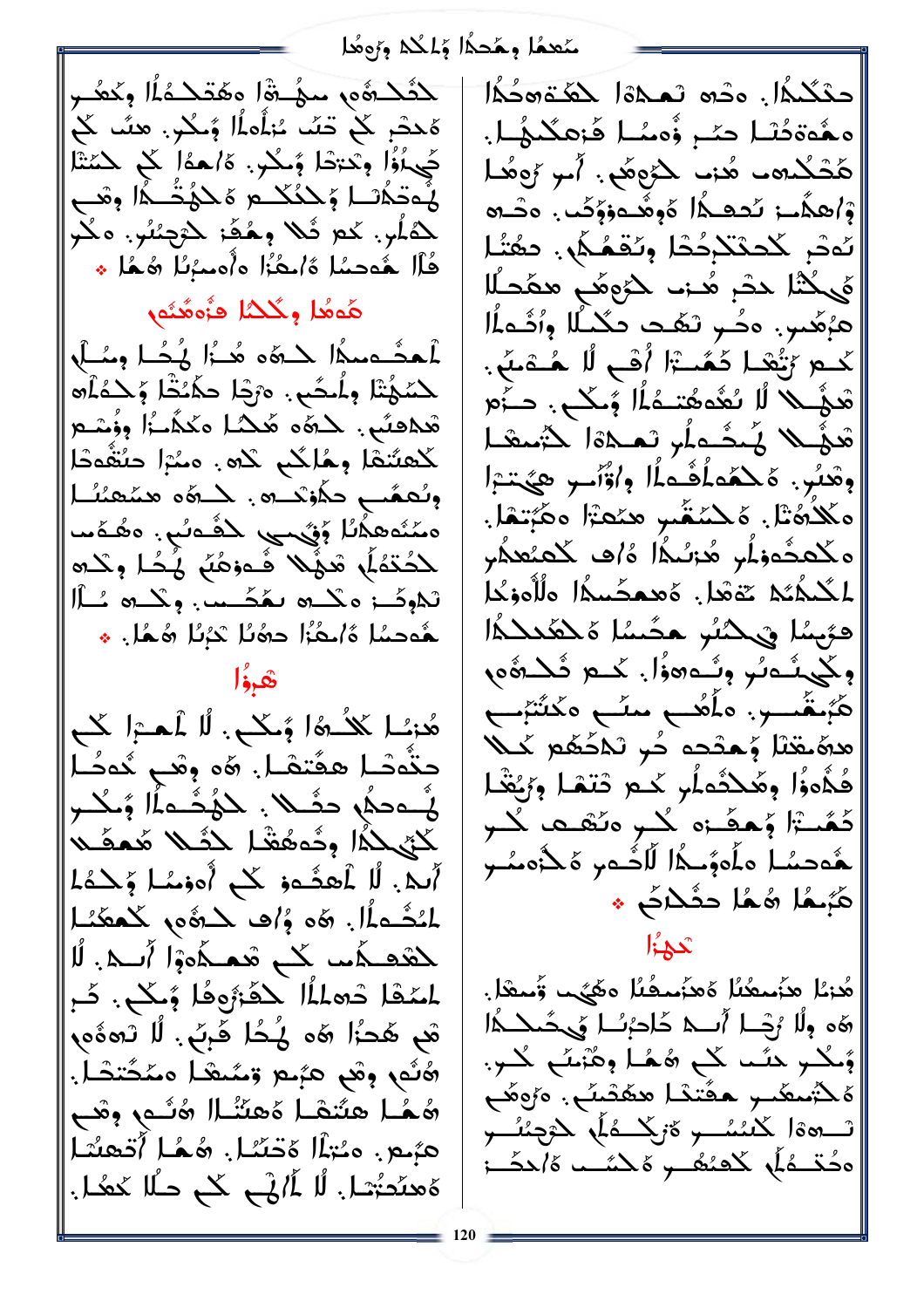محمد وهجاه والمحا وزوها

لِمَثْلُكُمْ حَتَمِيكُمُ ٱلْغُسَالِرِ هَٰتَسَلَأ أَهْبِ هلَكُلَلُـُـدْ لُمحَّـبٍ. هُنُـمٍ كَــرِ يَّ مَنْ مِنْ مِنْ مِنْ مِنْ مِنْكُمْ مِنْ مِنْ مِنْ مِنْ مِنْ هْـْبِمْ مَكْلَــز سْعَكْلُـلْ هـ. هُمْ سُــزلم. دەُە دەڭلى وڭتىگە قالا تۇھەگدا هْدَسَّسَ ۚ كُر. حكْنقا هرَّتْسُدًا أَرُو ألمائسك ألمئكك وأحكمته كحب كْتْݣُــْ: | هْلْاتْفــْهْلُا وُحْكْــو هُزْــْـا مَّدْت. كُدْت. كَفْتُ، ضَال ݣْدْسُر ەْݣْتْنْدُر. ئْرُفْ وْݣْدْهُور ەُوِثَكْتُوم كَمُقَمْ مَعْتُلْ. مَكْتَفَعَّت لمَعْدَا أَهُنَّه أَسْلَامٍ لِلْمُوسِنَى كَلَّامًا ەھۡخاۡڪَــا أُھُـــا. وهُڪَـــلا هُـٰٓئــَــا هَعِكُاهُ مِنَّهُ أَا وِمَتَّحُكُمُا وَّمَكُلْ هُ مَكْثَبِ كُم هُوحفُنُـا وُسهُــةا. هُصْــلا لِّتَوْمَا ائْدَوْنُكُا وِوْتَعَدَّا وُحَكِّ. مَعَّتَى كُمْ شَهْدُا هَقُبْدًا وَسَنَّعٍ. وَضَعَّ لْكُومَوْنَ مِنْكُمْ مِنْ مِكْمَةٍ شَيْءٍ مُنْكَمَّةٍ مَنْ مَنْ مَنْ الْمُدْرَجَةِ أَبْدَ. هَجَكُمْ هُوشًا وَعَبْعَدُا وِكْتُمْ هَبْتُمُسْ. ۞نْكُمْ يْحِيّْ شَقْفَتْنَا وِكْعَدْا ۇڭىر. خۇمغىل ۇڭىر ھاڭىم ەّْݣْݣُــەزەمُلُو ھْكامْلْمِكْـــو ، ەھُكْــەر وَحْسِبُمُا لِحَدَّهِ وِهُقَىلا سِيُمِيَّاتِهِ وِكْتْݣُا. شَنْمَ وَحَسْفُوطُ وِلَّا عُبْتَكُمْ!. للقعمُ للهُ وأَوُحفُ علَما بِمَحْتَا لِكُنُوهُــا. أَهُـــْتَ لَلْعِمُودُــا ههُجَنَّى حَبَّـهَا لُاهِئا. هِتَنقا ۖ جُوب هُـــوهُحِمَّا. هُتـــمَّا حَـْـــوْت مِّتْــا هَهُتُم ِ. لَمْ ا هُنَّسَلا أُه هُزْـُـا هُههَٰ۔

أَمكُنُــا وُافْ مئّب أَيْحَسُــو حَمَّـــةٌ هضَــٰٓ;ا هُوِلًا تُعْـَمِ هِ. لَا اهْــو كَـٰح هَهُـــــــــــه أن أه مســـــــهُ/ تـــــــــــزِيلُه ەَممَدَ مَدُسُــدًا . حَثَم حَدُسُــل صَـمُــل . هَدْبُرًا حَضَّرًا وِكُوعِكُمْ أَوتِيكُمْ وَّسْتَبْتُلْ دَٰٓا وَّسْكُو شَكْكَـمْعُتُلْ. ٱلتَبِ هُھِلًا أَبِي كُمْ هُمْ ۖ يَحُبّْ! وُيكْتُر هُنْسًا. هَ حَدْخَدْرُدُهْـــا همْحَكْسُــاُ همَكُم أَنه كُلِّ مِنْ شَيْ أَسِ حَتَّنَّا وِلًا مْحَاهُىعُنُـماُ! دَانَاسُــا اُحَبَـنَــى. أَ*لَ*مْ وَمِ هُـٰٓءَىٰٓا کُـۡ لِّکُنُا هِھُنٓا کُـۡتَـٰمُـٰٰٓهُا أَيكُمْـِيبِ. أَيكُنُــا قَدْهَـَــيب أَنـــد كْعفَمَدُّ;ُه لمُؤَمِنُها فُوشْا وٖكقشَا لْا هره تعني الشُّكْ، حَتَّلْتُكْمَتْ هُمَّا لِلْمُسْتَقْبَةِ ەُوتُووُتا مُرْبَى. وقْتَهُا مَنْعُعُا وِهَارْٓا لَعُم دُهَٰا. أَلَّهُ وَإِلَّا سَبِّ هُهُمْ وَإِ وَّىكُر. كَعَدَدُه أَصَبُرا هُم ضَكْتَمَلَّا هُ - وُلُك لَهُمْ لَهُمْ مُحْدَّنَبِ وَجِ حِنُّو مُتَكُمُّلُ وَلَحْكُمْ! وَقُمُكُمْ وهَبْتِهْا وُلْحُي هَدْأَحَتُكِ حَكْبٍ. |ٱللَّهُ٥ وِتَعَــرَ مَثَــدًا وَّــحَــدَّةُ٥ لَـمَنَّـدَـٰٓ;| هُم ثُلا فَثُوهِ وَمِم أُهلًا أَسْلا هُو. ولًا محمّدادُده منْ مُحَمّد شَدْوَمْداً أَسكَ. لِكْمُلُا وشُكْلُه مُدْعَبُرُ لِلْكَعِنْفُمِدُزُهِ . كَبِ حَقَىعُكُ عَذَّابُكُمْ. وقُنُوهُكُ ەمُؤەفَا وِكْبِلُر. ەكْنُى) ھْلاَكْمَقَىلُ كُــــو هُـٰٓئِــــا. وَكَــٰهُ نَــــم وِكَانُائــَــكَــا أهفَعُــــمْ أَقْمــــو هْنـــــوْهِ كَــــو لُل كُحدُكُ ـُمْ مُنْهُـبٍ 50%. كَــْ 50%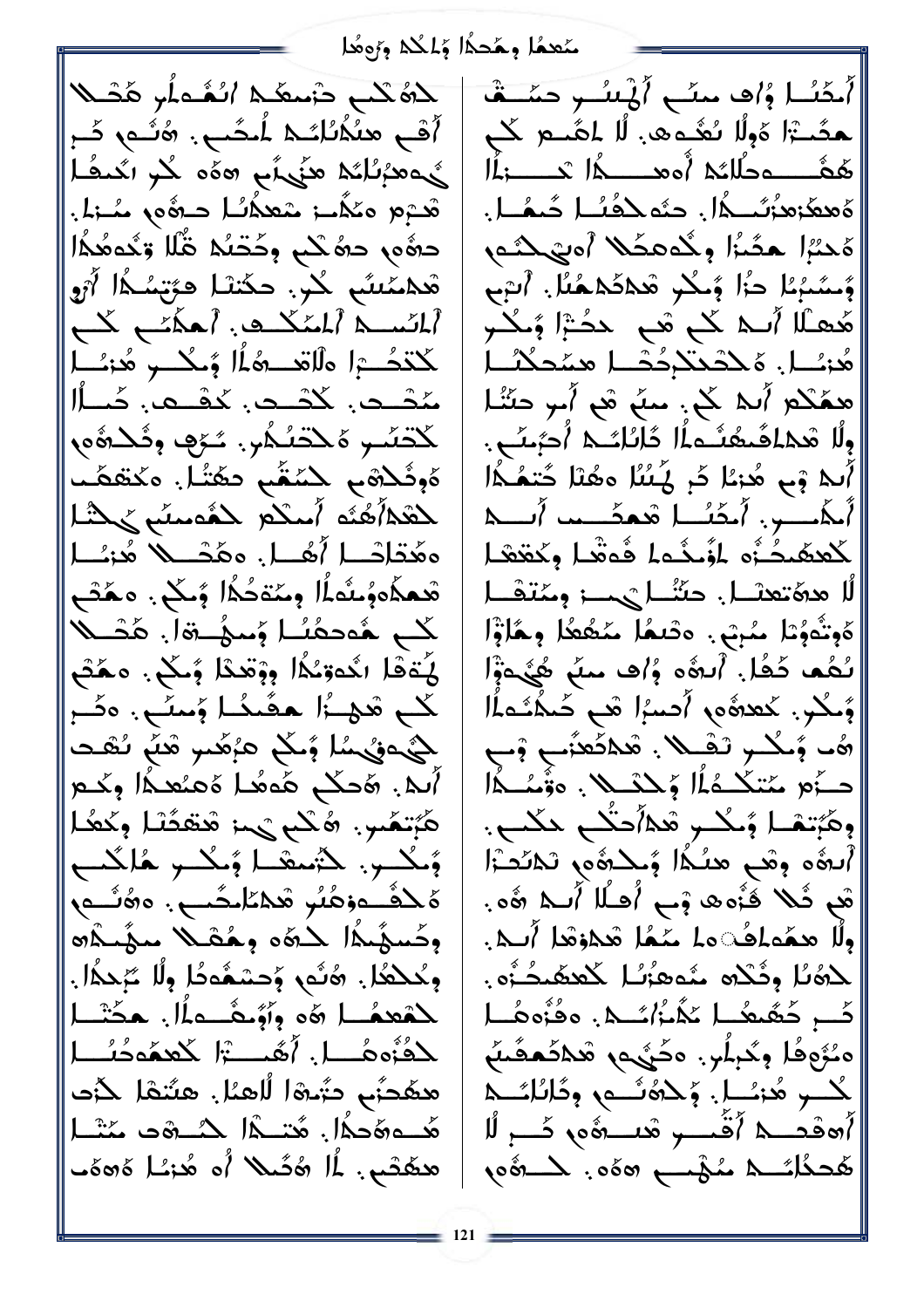محمد وهجاه والمحا وزوها

كَمَلًا كَعُبِ هِجَمَعْنَا حَجَّا كَبُرْاً. هُمَّاءُ <u>هُ. ا</u> هكم دُسلاً و هُـــَنٍ رَكَـــهُ ا ەلمَحقفُ \$ا وُكْب مَنْقُشَا. أَف ھقكتا كتربب وَحدَبُا ھُنَا ههَ;مَـْلَم هَ مُصَــرٍ. كَــم كَــهـُّا هُـُــا وِصْقَعْدَا. ثَمِ لَمَحْمَنَ ۖ كَعْيَى ۖ كَمُلَّهِ ڭسڭىب لْا قىد*ىخىقىئىل. ەڭتى*لا أَنَّــْمِ هْنَّــ أُســو وّْمعكَــدْ إِنْـَقْــٰمَلُو لَّا تَعِدْهُكُكْتُــدًا. ۞ وحُــة تَعب لَّا هْزِم حَنْمِ كُلِّ. وَحُتِمُهَا كَعُنُّوَلُمْ. لمقعوة الأمة مد كل ودّ سكتي ھَے ۔اُہھُنّے ھُبِھُنُـا ٖ. ہجُھرِّجزُنُـمارِ فُأَههُما ٱلْالْمُصَّى هَٰذَهَبُ مَّتْدَا أَهَّىعد كَبَّ. هُ/ف حرِّهِ هُسر وكملا أُقْبُ وهُدِيهِ وَإِنِّ رَبُّ أَهْلَ اللَّهُ مَا اللَّهُ وَأَهْلَ دۿٛ؎ۊٮٮؙڵ؋ۿڡؘڞڵ؋۩ڵؙڡٮٞٮ لْمُفَعَّم حَكَّوْكُمْ وَوُّسْعَكْسٍ. هَقَّيْقُتُمْ لْكُتُمَعَّـــه مُلْرٍ ۖ وِلَا أُمــــرٍ هُــــزُهوَّه َالْـ ەھْھئەماً وڭجا ۋىڭى. لْمَلْمَّصْب لِكُمَلَّى لَا أَدَهُّــوو كُـــى. شَهْـــلا وْالِيْحَمَعْ هُوَ لَا لَمُحْمَدْ لَكَمْ مَعْشَا. تَعَهُّمُ لَا يُحكَّسِ رَّهُ ۚ هُدَبَّى لَا هُـ: ـُأُومِنُوهـ، كُمْ هُمْ لِكُفُلُو. كُمْ هُنُـُمْ، وَحَرَجِهُمْ وَأَسَمَدَ مِأَهْلِيمَ. لَا هُــْمَ لَمِثَلًا كُمْ هُمْ مُبْعَضٍ. كُمْ هُنُمْ، وهمككم هَحَـۃا حُحمَۃً ركَحـُـا هَبْسُا لَا اْلَبِ كُلِّرِ هْنِّي هُنْلَا. ەلمىلى كى كەمشىھا. كى ھۇئى

ثُلا ۖ لأَثَلا ۚ ، أَمَثَلَا وَ لِأَشْكَى أَهَنُّوهَا لْحُقُّ وَمِن وَكُنْ وَكُنُا هُم لِمُقْتَلِ حُثَّرِ أَبِهِ كُلِّ. وقَع هِمُتْلَا مِكْتَعْلَ. ەھْم ھْتْقَدُّلَا كَذُبُرَا. ەْمْھَكْنْلا مىڭگ أُوِّكُنْسَا. هُوَجِسًا وُٱمِجُنَّا وَهِي رَأَا تَعْكَاهُا وِنُتَّفَفَ كُرْ وَلَاَثُمْرِ هَٰكُوْمِنُر هَبْمُا هُمُا حثُلاَكُم لمُلْعَبُم ربكمأا وزجزا كُو هِمُحِسَّنٌ هُزْدًا هزَّمهُنَّا. وَأَسْلا هسَّكُملُ حَآتَنَا وَرُوهُـا هَبُـمُـا. أَحَصُـُا وِدْه تْݣُكْمُمْ كْبْعْ حَنْكَرْاُوْلْي هْتْكْتْتْ ٱثَـٰءلُمُ حَسۡنَـٰدُ وۡ ۡرَبُّـٰدَٰ ۖ ٱذۡنَٰـٰ ۖ ہَ مَحۡدَثَـٰ ۖ مَثَلَ وَمَ أَثَوْمًا مَبْكِلُائِمَا وَيُبِحُرْهُمْ الْمَرْجَعَةِ لُعجَبٌ . كَعِ هزَهزُنُا وَءِءٌ جَزَجُها شَّال ىَّوْسُلْكُمْ نَاتَحْفَ. وْهُنُّو كَنْزَهْ هَ نَفْكُمْ. ەُمىگ ھُھگى ھچُووُكُل وُمكْسِ ھُوَعُلَ. هُمُلَ. حثَكَاكُم حَنُكَفَمِ ابْعَوْه مِنْكَمْ وَأَوْ أهدُّه سمًّا. لهذه وهُنَّت هُه لَّا لَكَب وهُزَىبِ كَــرَه حفَــمهمُّا. ورُضَــا حمّثـْـا وَهُوَوْهُنُسا فِي جُمْلِكُمْ وَهُوَ وَهِ وَهُوَ حَسَنَ مِنْ لَمْوْتَدِ وَالْكَنْسَارِ مِنْسَارِ حَقْدَهُ مَتْسَمَلُ وَّىكِنَّةَى وَهُدَ وَهُدَهُ فَيْ أَسْرًا وِخُدَوِفُكَ لْلَّكْبُ وَكَــةُلُمْ شَكَفَّتُبٍ. هَقُدَكْــ; الْمَشْدُمُهُمْ وَشَعَمُوْدُشُمْ وَشَاشُوهُ وَشَاءَ الْمَنْحُومُ وَحْدُمُاهِ. هِقَىقَىتَ كُلِّ هَٰذِا لَكُلُّهُا وَلَمَّتَى حَدَّبُنَا هُنَا كَكْتَبْبِ وَهُبُمْسِ .وَكَيْتُبِ . مُدَهُمُا مِحْدَدِمُنُا وَيَتَجُدُوا . وَدَّهْكُمْ مُسْتَوِوُماً وَوُوْمِيْسَاً وِقَوْمَ كُلُّ مِدْهُمْ كَمُتَعُمْ كُلِّ. ةَ/وِتَمِتْ وَمُتَعَمِّر